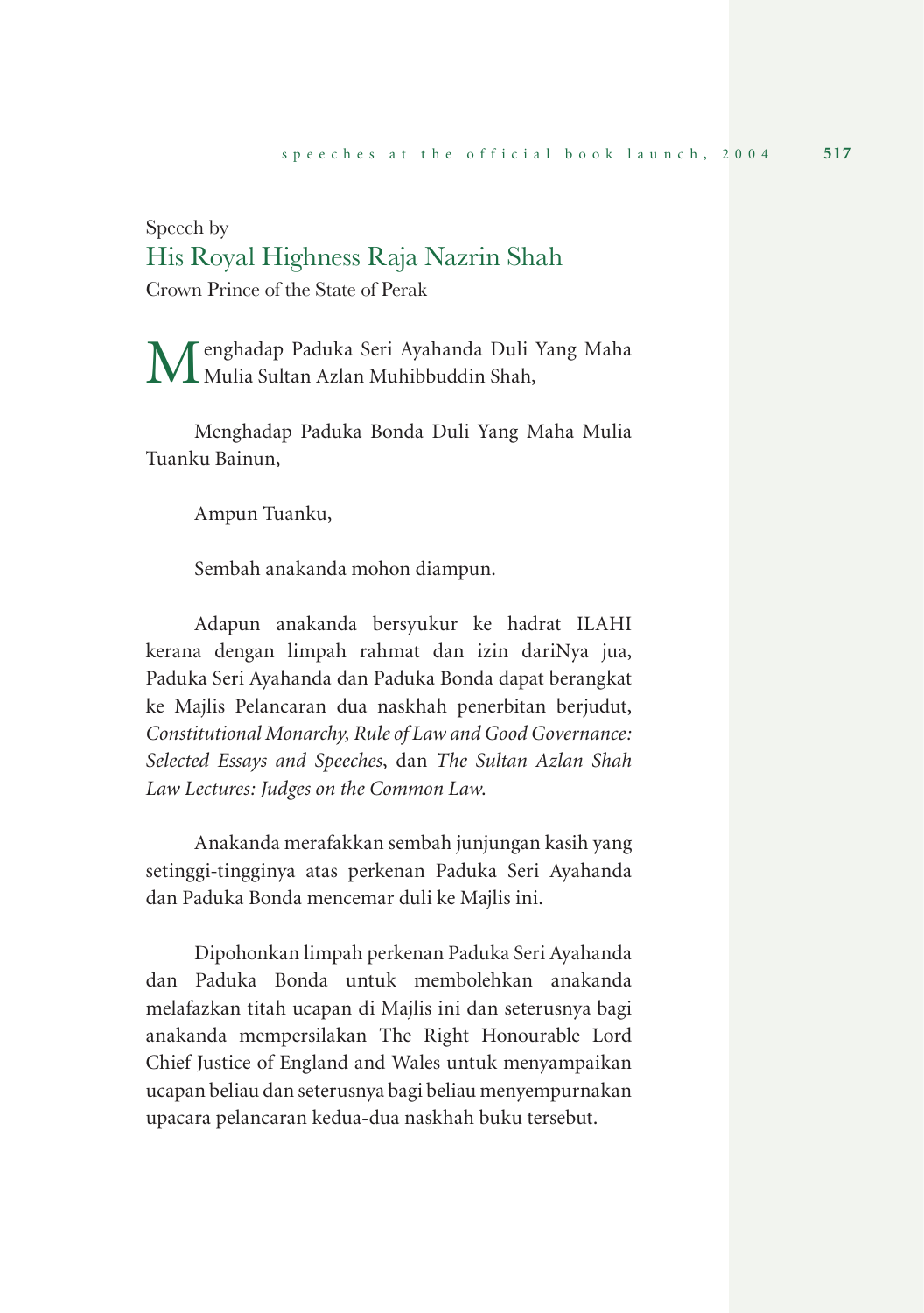Ampun Tuanku,

It is indeed my pleasant duty to address you at this ceremony celebrating the launch of the two books *Constitutional Monarchy, Rule of Law and Good Governance: Selected Essays and Speeches* and *The Sultan Azlan Shah Law Lectures: Judges on the Common Law*.

It is not often that one has the opportunity to speak at the launch of a book written by one's father, and another containing lectures by the world's leading jurists in honour of one's father.

I am overwhelmed by the presence of so many of you, representing a wide cross-section of disciplines and professions. It is rare to see such an august gathering of diplomats, Attorney Generals, Judges (former and present), senior legal officers, leading doctors, dentists, engineers, architects and members of the corporate sector at a launching ceremony of law books. This is truly reflective of the multi-faceted audience that my father himself addressed over the past few years, and the close rapport he has with so many of you.

I am also honoured by the presence of The Right Honourable Lord Chief Justice of England and Wales, Lord Woolf, who, together with Lady Woolf have specially travelled all the way from London to be present at this ceremony. On behalf of my family, I extend to them our appreciation for the honour that they bestow on us by their attendance.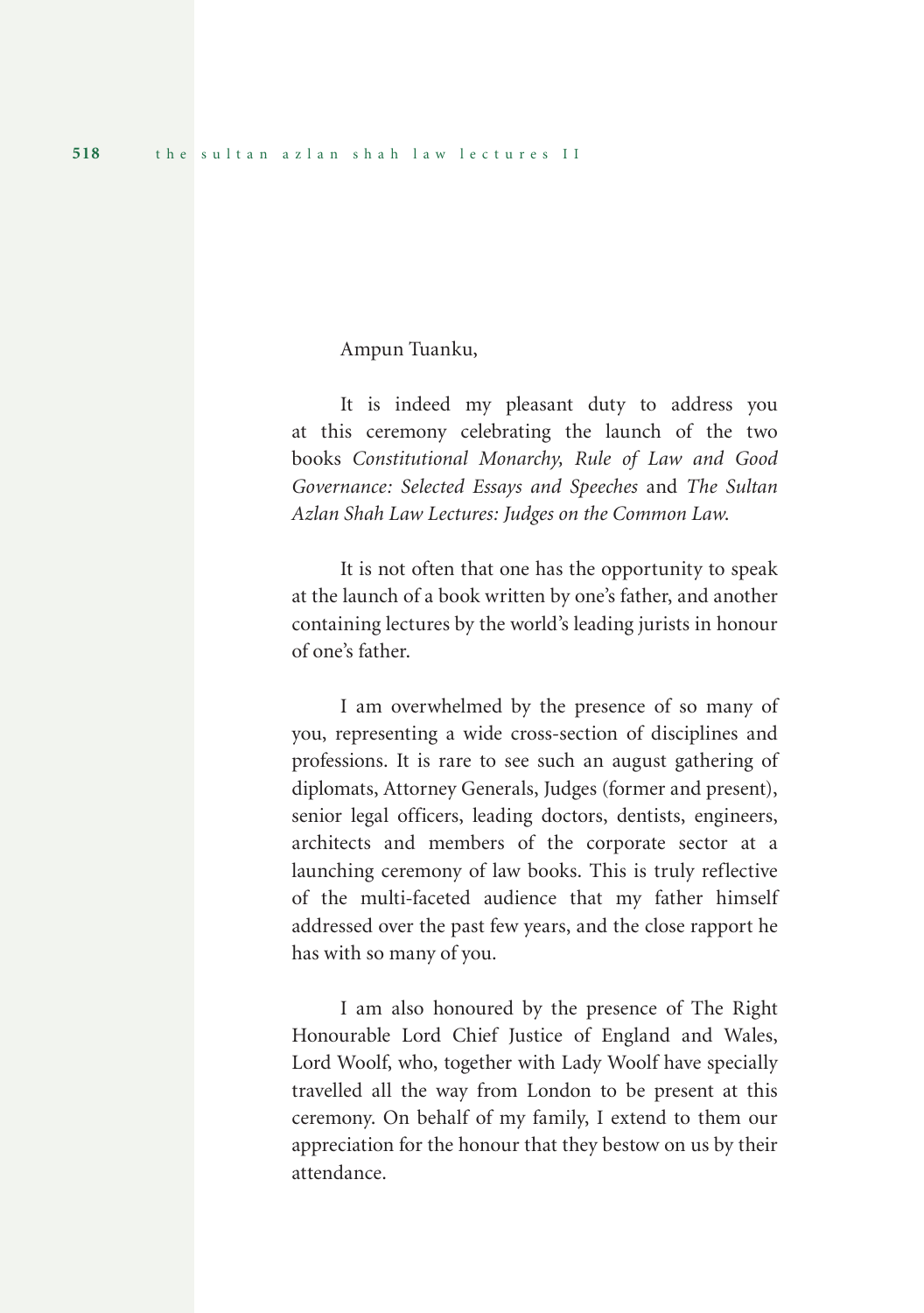During early childhood, my brother, my sisters and I remember vividly our father at home ploughing through heaps of law books and law reports late at night preparing for the cases before him the following day. At times, we saw him writing copious notes in notebooks which, I must now admit, looked more like ledger books to me then. He was then writing a judgment or making notes for future cases.

It was only recently that we discovered that over all these years he had always meticulously maintained a notebook for each branch of the law where he added annotations after reading the latest law reports or the law journals. He painstakingly did this to fulfil his keen interest in keeping abreast of the latest developments of the law. In fact, he continues with this practice even after he left the judiciary. He still reads all the foreign law reports and law journals.

These notebooks, or ledgers I thought them to be, have been carefully preserved by him over the years and they are now proudly on display in the newly opened Sultan Azlan Shah Gallery in Kuala Kangsar.

My father's love for the law, and his quest for justice was ever encompassing. Whilst serving on the judiciary, he strived to uphold the Rule of Law and the independence of the judiciary, and to dispense justice without fear or favour.

On moral and ethical values he remains uncompromising. To him the line between what is right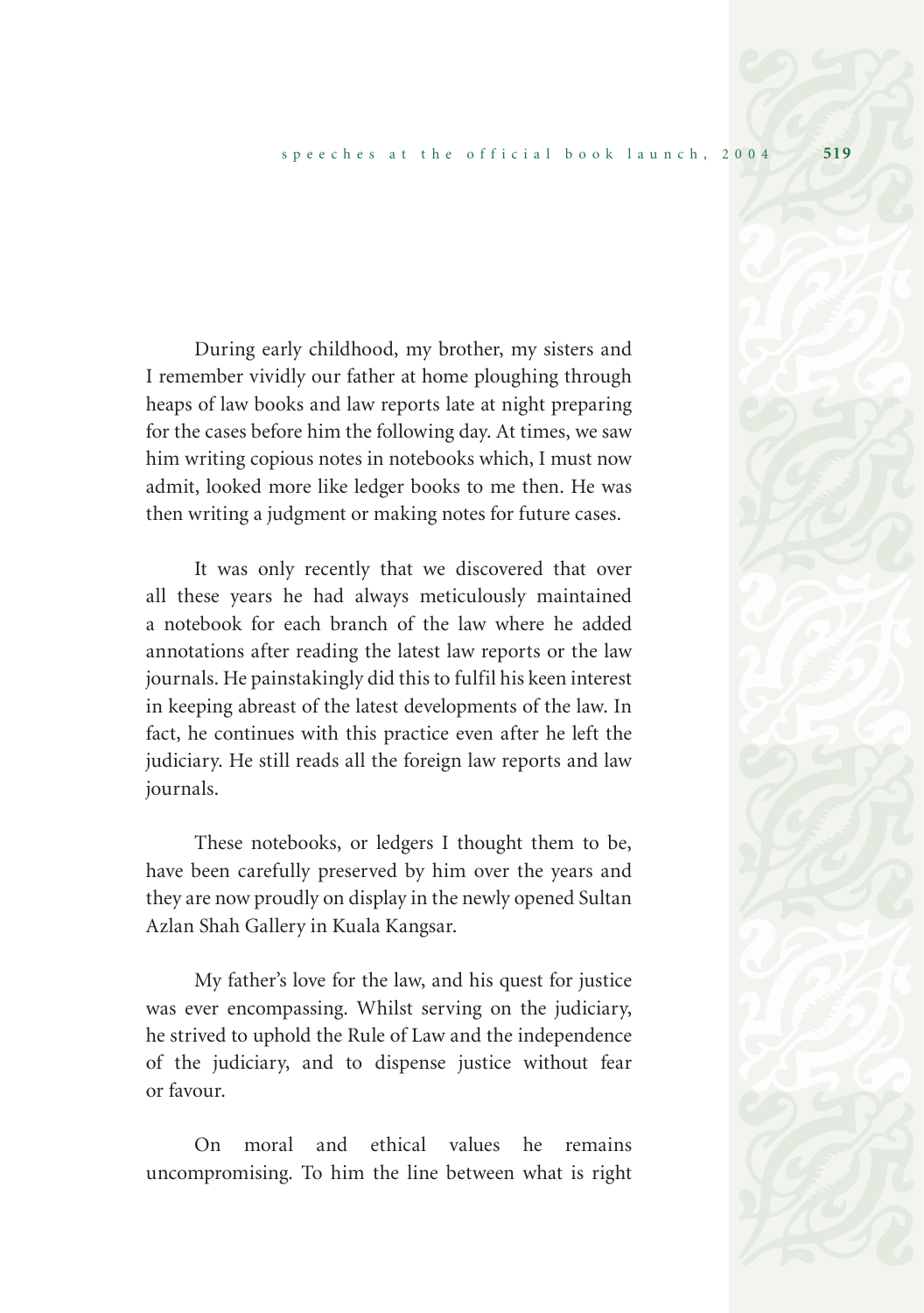and what is wrong is always clearly defined. It was these very traits that both he and my mother inculcated in all their children. And it is these values that we, the children, now appreciate even more in our adult life. For this, we are truly grateful to them.

The judgments delivered by my father whilst on the Bench have been reported in the law reports and are also contained in the volume *Judgments of HRH Sultan Azlan Shah*, published in 1986. However, the many views that he expressed on certain important aspects of the law in the several speeches and lectures that he delivered both as Sultan and during his term as the Yang di-Pertuan Agong remained inaccessible.

I felt it would be a most fitting tribute to my father if these lectures, speeches and essays were compiled in a book. At the same time, I also felt that it would be most appropriate to compile all the Sultan Azlan Shah lectures delivered over the past eighteen years into a single volume, so that the wealth of knowledge contained in these lectures may be made available to a wider audience.

My ambitions to have these two publications were fulfilled when Professor Dato' Seri Visu Sinnadurai agreed to undertake the enormous task of editing and producing the books. I was confident then that with his flair for writing and his own high standards and style he would produce two outstanding publications. True to these expectations, Dato' Seri Visu has now produced the two most impressive books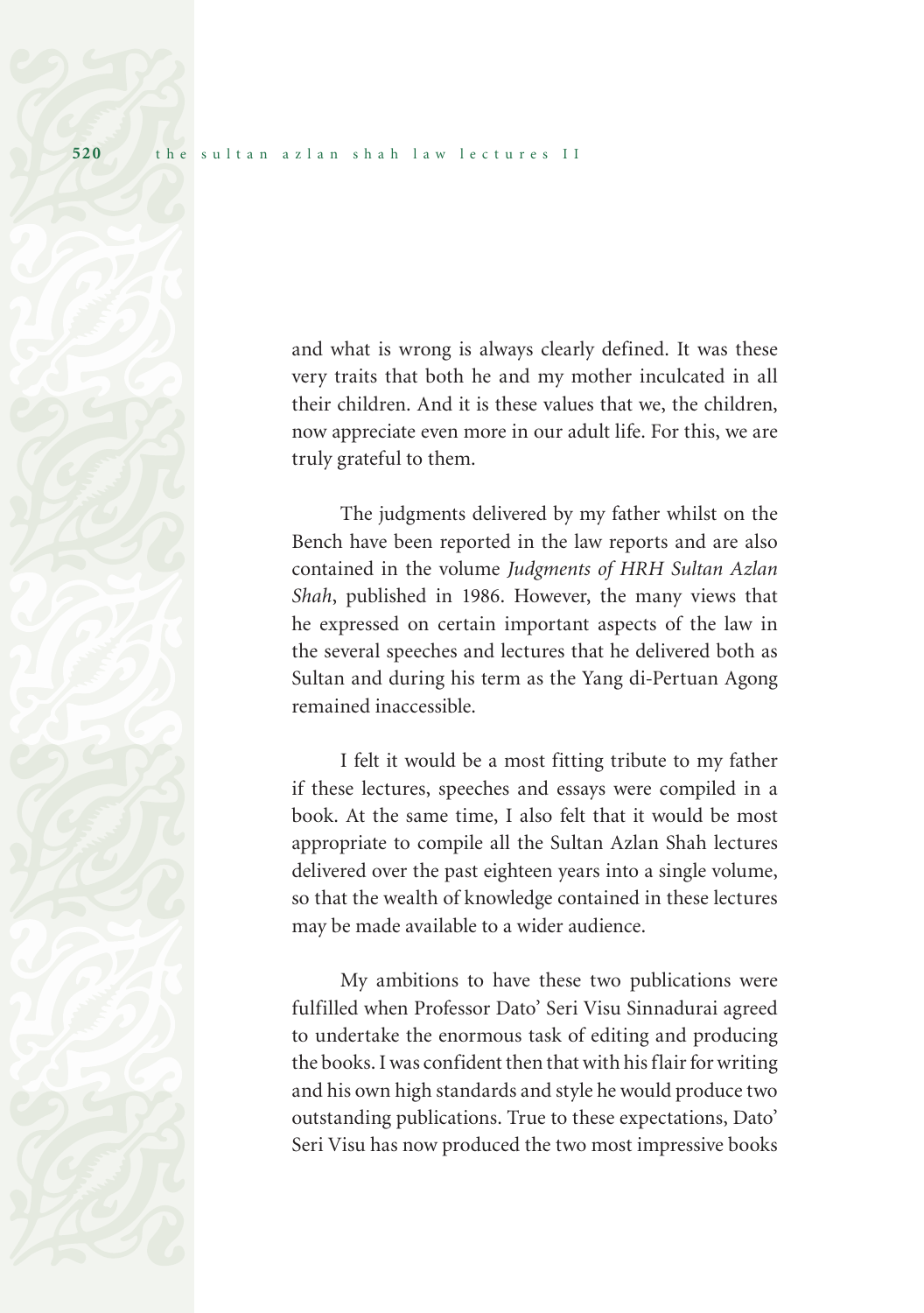on the law I have seen. Not only are they impressive, they are edited with much thought and care.

I am truly grateful to Dato' Seri Visu and his team of dedicated assistants for producing these two marvellous publications. I am confident that when you see the books you would also agree with me.

This evening we have present with us The Right Honourable Lord Chief Justice of England and Wales, Lord Woolf, to launch these two books.

Lord Woolf is an ardent supporter of the independence of the judiciary, and in recent months has been very much involved in the reshaping of the senior judiciary in England and Wales. With the planned abolition of the post of the Lord Chancellor, and the subsequent establishment of the new Supreme Court to replace the House of Lords, Lord Woolf, as the present Chief Justice, would become the new Head of the English judiciary.

There is no greater honour than to have Lord Woolf launch these books. Through the years, Lord and Lady Woolf have become treasured friends of our family and we are greatly appreciative of their support and friendship. We look forward to a strengthened friendship between our families and continued amity between our countries.

Interestingly, there is much in common between Lord Woolf and my father. Lord Woolf is the Chief Justice, and